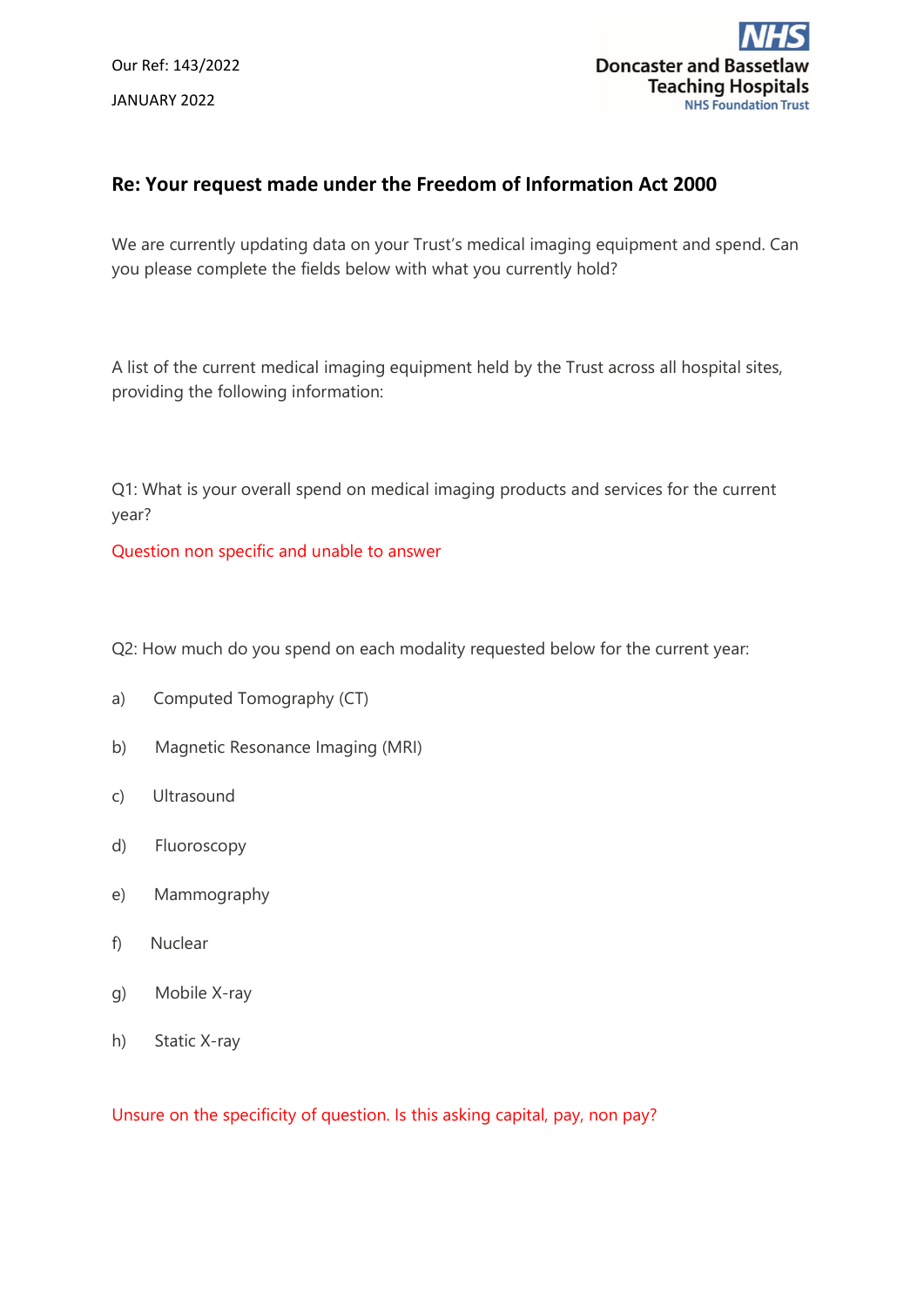Our Ref: 143/2022 JANUARY 2022

Q3: A list of the current equipment held by the Trust across all hospital sites for each of the following:

- a) Supplier
- b) Product
- c) Contract start date
- d) Contract expiry date
- e) Number of devices
- f) Age of product

Example Response: 3 x Siemens Acuson SC2000, Initial cost £ 29,000, Contract start date 10/02/2022 Contract end date 10/02/2026, 6 years old

### Please see attached

Q4: Annual cost of maintenance of equipment

### Please see attached

Q5: What percentage of your imaging equipment has an element of Artificial Intelligence?

### 0%

## Definitions:

1. Computed Tomography (CT) - is a medical imaging technique that uses computerprocessed combinations of multiple X-ray measurements taken from different angles to produce images of a body, allowing the user to see inside the body without cutting. They are used within Medical Physics and Radiology departments.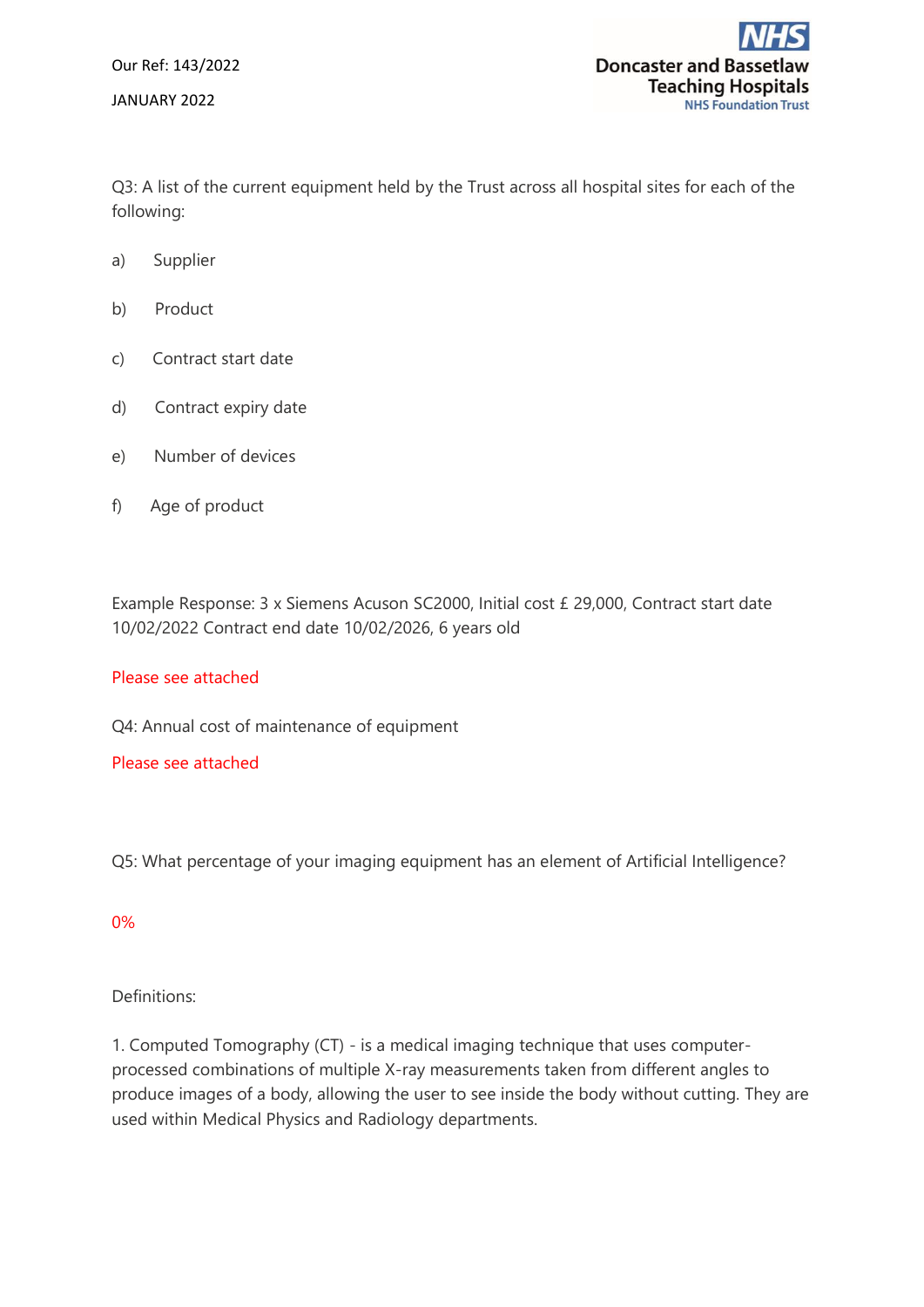Our Ref: 143/2022 JANUARY 2022

2. Magnetic Resonance Imaging (MRI) - is a medical imaging technique used in radiology to form pictures of the anatomy and the physiological processes of the body. They are used in Medical Physics and Radiology departments.

3. Ultrasound – is an imaging method that uses high-frequency sound waves to produce images of structures within the body. Ultrasound machines are used in various departments such as Radiology, Renal, Urology, Vascular, Clinical Science and Medical Physics.

4. Fluoroscopy - is an imaging technique that uses X-rays to obtain real-time moving images of the interior of an object. These products are used in Radiology departments.

5. Mammography – is a screening system used to detect and diagnose breast cancer by taking an X-ray of the breast. These products are used by Radiology and Breast Imaging professionals.

6. Nuclear - is a specialised area of radiology that uses very small amounts of radioactive materials, or radiopharmaceuticals, to examine organ function and structure. These products are used in Medical Physics and Radiology departments.

7. Mobile X-ray - these units are used for radiographic imaging of patients who cannot be moved to the radiology department and who are in areas, such as intensive and critical care units or operating and emergency rooms, that lack standard, fixed radiographic equipment. Medical applications can include general radiography and orthopaedic, paediatric, skeletal, and abdominal imaging. They are usually used by Surgeons and Medical Physics and Radiology professionals.

8. Static X-ray - is used for taking standard x-rays. These products are used in Medical Physics and Radiology departments.